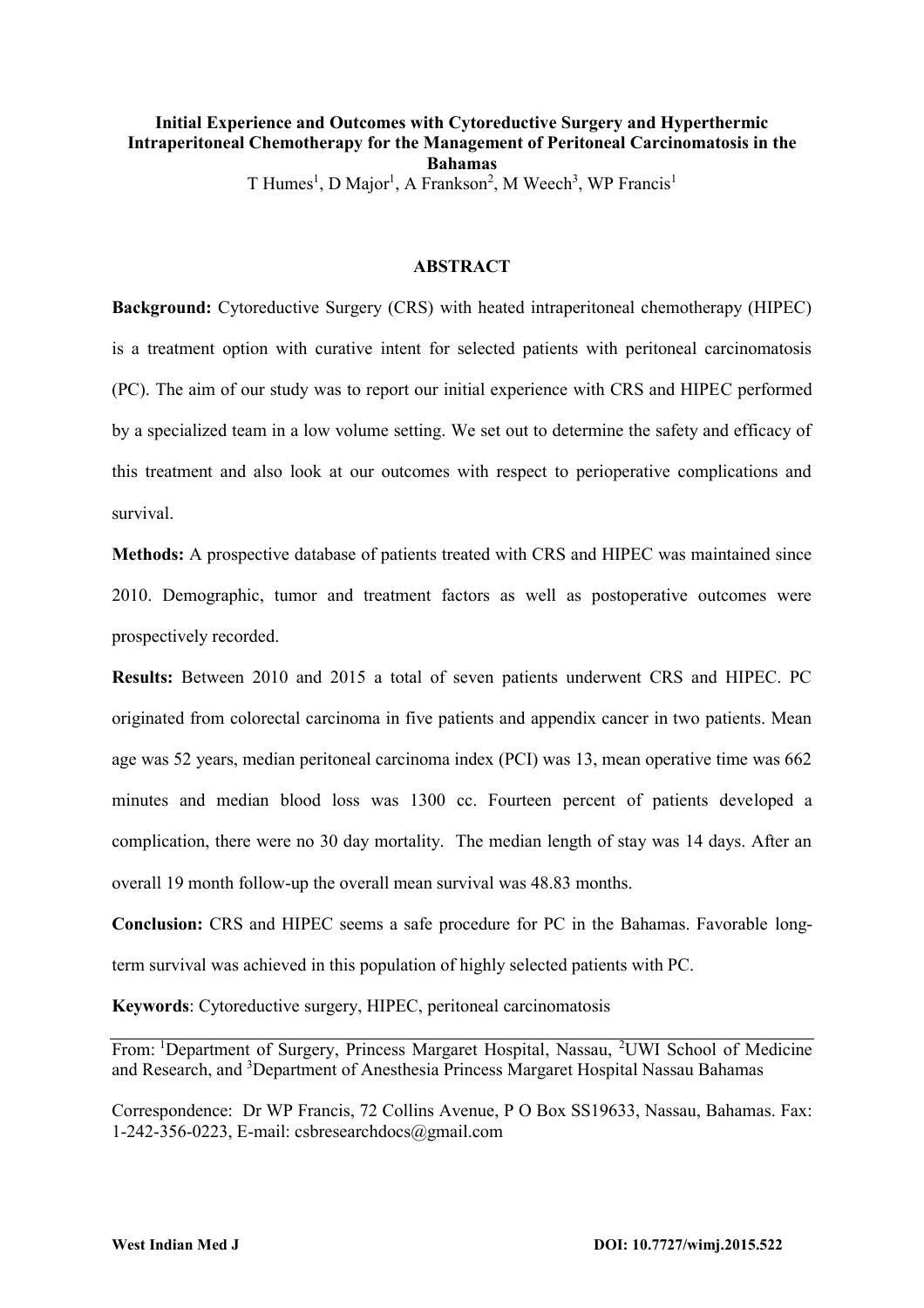### **INTRODUCTION**

Peritoneal Carcinomatosis (PC) has generally been regarded to be the terminal stage of cancer progression and carries a very poor prognosis. Population base studies have reported the incidence of synchronous peritoneal metastases to be between 4.3 and 4.8% while metachronous metastases is reported at 4.2% [\(1,](#page-7-0) [2\)](#page-7-1). PC from colorectal origin has been reported to have a median overall survival of 5.2 months [\(3\)](#page-7-2). Systemic chemotherapy has been shown to be ineffective because of relative chemoresistance due to lack of tissue penetration in PC [\(4\)](#page-7-3). Patients with PC have a poorer prognosis than patients with metastasis to other sites, independent of the chemotherapy regime used for treatment [\(5\)](#page-7-4).

The introduction of Cytoreductive Surgery (CRS) and Hyperthermic Intraperitonel Chemotherpay (HIPEC) to treat PC has provided survival benefits [\(6\)](#page-7-5). CRS and HIPEC has become the preferred treatment option for many peritoneal surface malignancies such as peritoneal metastases from colorectal cancer, malignant peritoneal mesothelioma and psuedomyxoma peritonei [PMP] [\(7\)](#page-8-0). The procedure consists of two phases; a cytoreductive phase with local disease control by macroscopic complete cytoreductive surgery followed by HIPEC to remove microscopic residual disease completely. Five-year survival rates of 19 to 51% have been reported for PC from colorectal origin and 73-86% for PMP treated with CRS and HIPEC (8–[10\)](#page-8-1).

While this procedure has demonstrated survival benefit, there have been reports of high morbidity, which has prevented its wide acceptance. Two reports have demonstrated acceptable morbidity and mortality at high volume centers however [\(11,](#page-8-2) [12\)](#page-9-0). In the Caribbean there are no high volume academic centers, however similar outcomes have been reported from specialized teams at community hospitals [\(13\)](#page-9-1).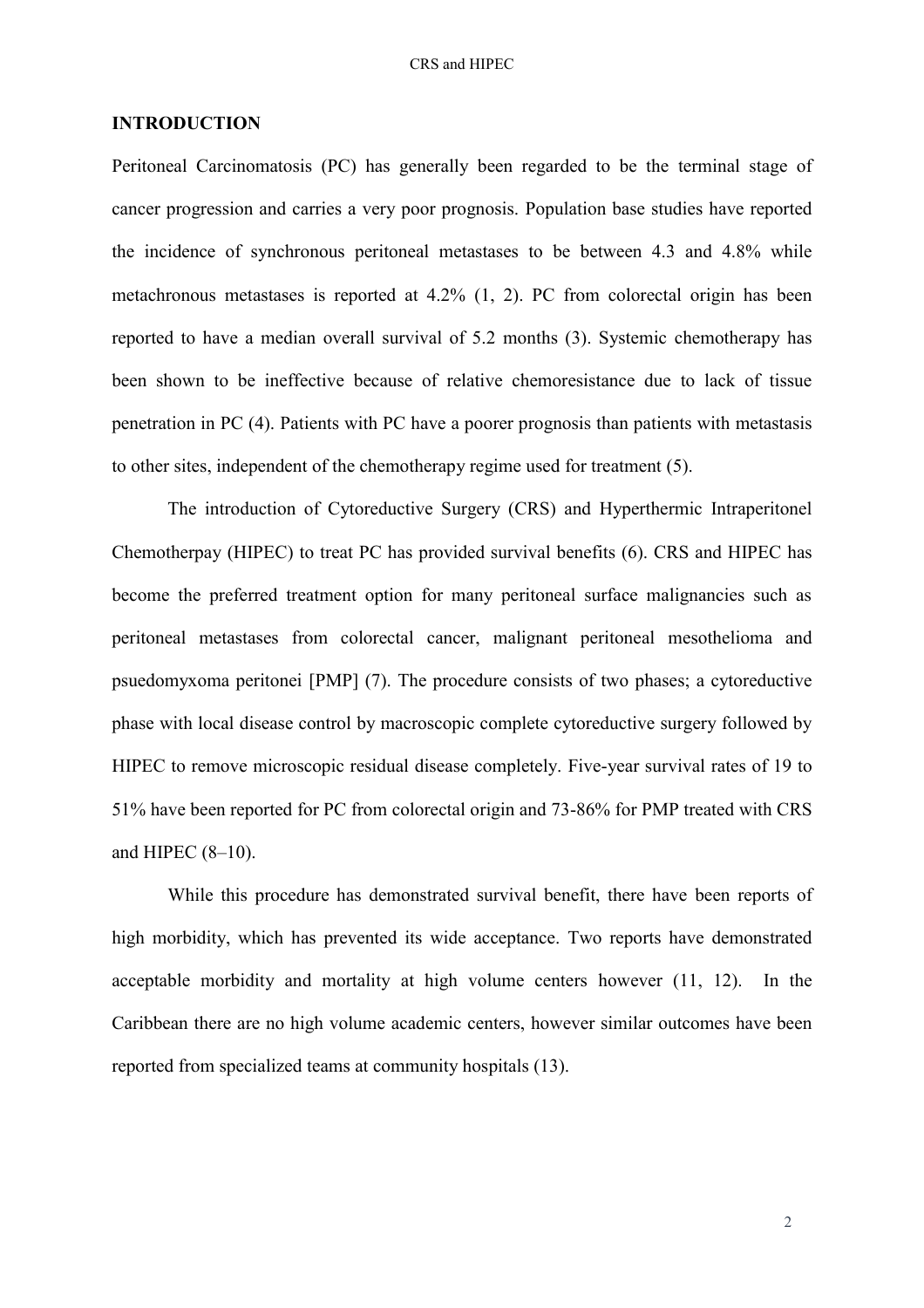The aim of our study was to report our initial experience with CRS and HIPEC performed by a specialized team in a low volume setting. We set out to determine the safety and efficacy of this treatment and also look at our outcomes with respect to perioperative complications and survival.

### **SUBJECTS AND METHODS**

Between January 2010 and July 2015 we prospectively collected data on all consecutive patients with PC who were treated with CS and HIPEC. A total of seven patients were treated during the study period. The patients were diagnosed with PC from appendix (two) and colorectal (five) origin. PC of appendiceal origin were classified according to Ronnett's system as diffuse peritoneal adenomucinosis (DPAM) or peritoneal mucinous carcinomatosis [PMAC] [\(14\)](#page-9-2). Informed consent was obtained from all patients and the ethics committee approved the study.

For all patients, the extent of PC was scored intraoperatively using the peritoneal cancer index (PCI), as described by sugarbaker [\(15\)](#page-9-3). Cytoreductive surgery was performed by a single surgeon (WF), with resection of all visible peritoneal deposits and in two cases, simultaneous liver resection was required. The completeness of cytoreduction (CCR) was scored as described by Sugarbaker [\(15\)](#page-9-3): CCR-0 (no residual macroscopic deposits), CCR-1 (residual nodules < 2.5mm in diameter), and CCR-2 (residual nodules >2.5mm). All patients were then treated with a standardized protocol consisting of HIPEC with Oxaliplatin (400mg in 3L of Dianeal, circulated for 60min at  $40-42^{\circ}$ C) with an intravenous dose of 5-FU (800mg) given one hour prior to the HIPEC. The open coliseum technique was used to circulate in all cases. All patients were admitted to the ICU post operatively.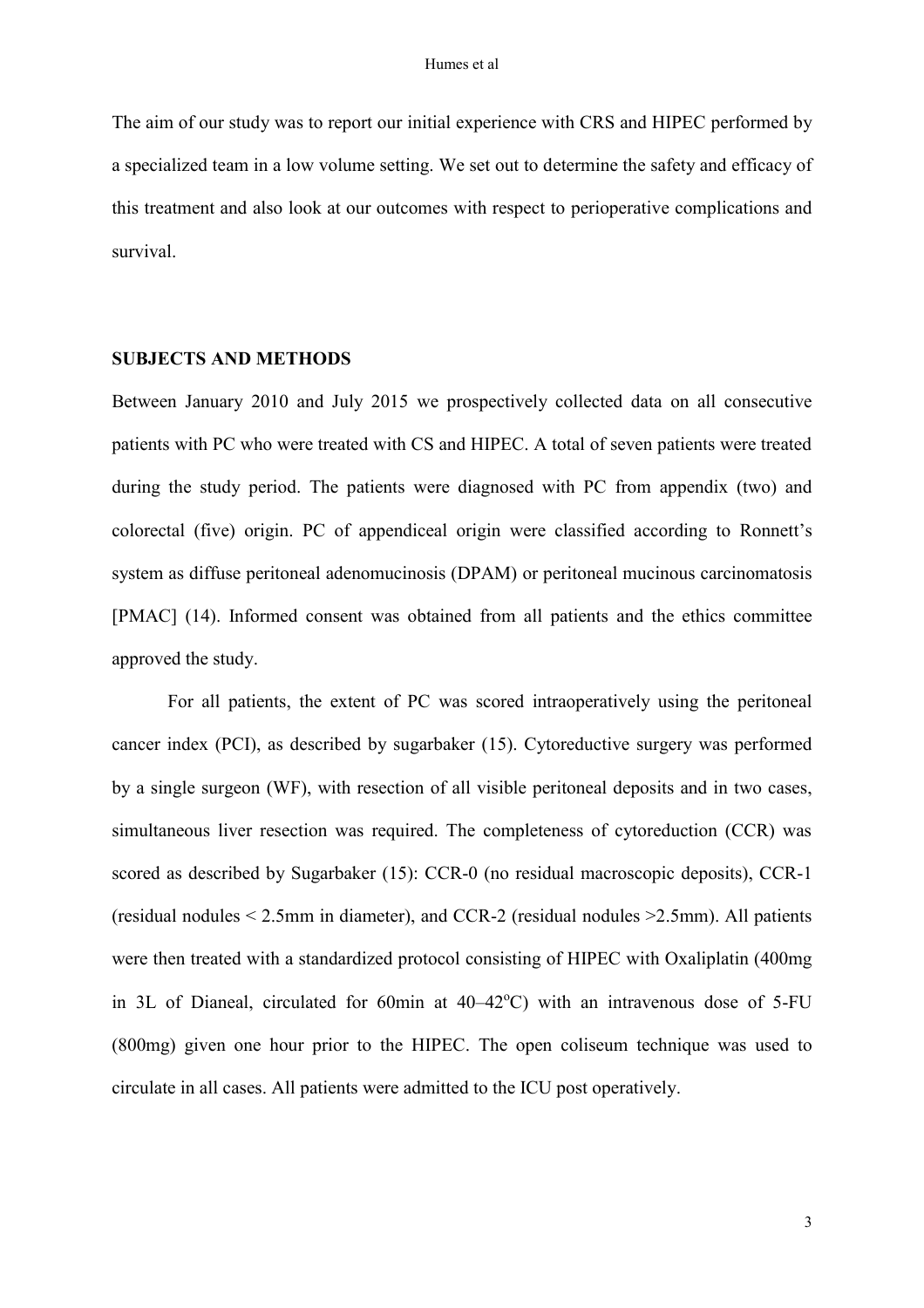#### CRS and HIPEC

Demographic, tumor and treatment factors as well as postoperative outcomes were prospectively recorded. Intraoperative parameters such as blood loss, transfusion requirements, length of procedure, number of anastomosis and CCO score were measured. All complications were recorded prospectively and classified by Dindo-Clavien grade[\(16\)](#page-9-4). Only major complications (grade III, IV or V) were included in the analysis. ICU and overall length of stay were also recorded. Overall survival was calculated from date of surgery to date of death or last follow-up. Progression free survival was recorded from date of surgery to first recurrence. Each recurrence was classified as local, regional or distant.

### **Statistical analysis**

Categorical variables were described in absolute numbers and percentages. The measures of central tendency is reported as the median, mean and ranges as well as standard deviations accompanying the means. Survival analysis was done using the Kaplan-Meier survival method. All analyses were performed using SPSS 21(IBM SPSS Inc, Chicago IL 2013).

### **RESULTS**

Seven patients underwent CRS and HIPEC during the study period. There were 4 males and 3 females; the mean age was 52 years (range 31-71, SD 11.98). There were 5 patients with PC from colorectal origin and 2 from appendix origin but with high grade histology. Median total operating time was 662 minutes (range 360-798, mean: 655.6, SD146). Median estimated blood loss was 1300 (range 100-2000, mean: 1142.9, SD 828) mls. (Table 1). Four patients required blood transfusions each requiring only 2 units of PRBC.

The median PCI was 13 (range 3-29, mean: 13.1, SD 9.2) and all patients had complete cytoreduction (CCO-0). One (14%) patient had a major complication (grade III). This patient developed postoperative liver failure, after having a simultaneous right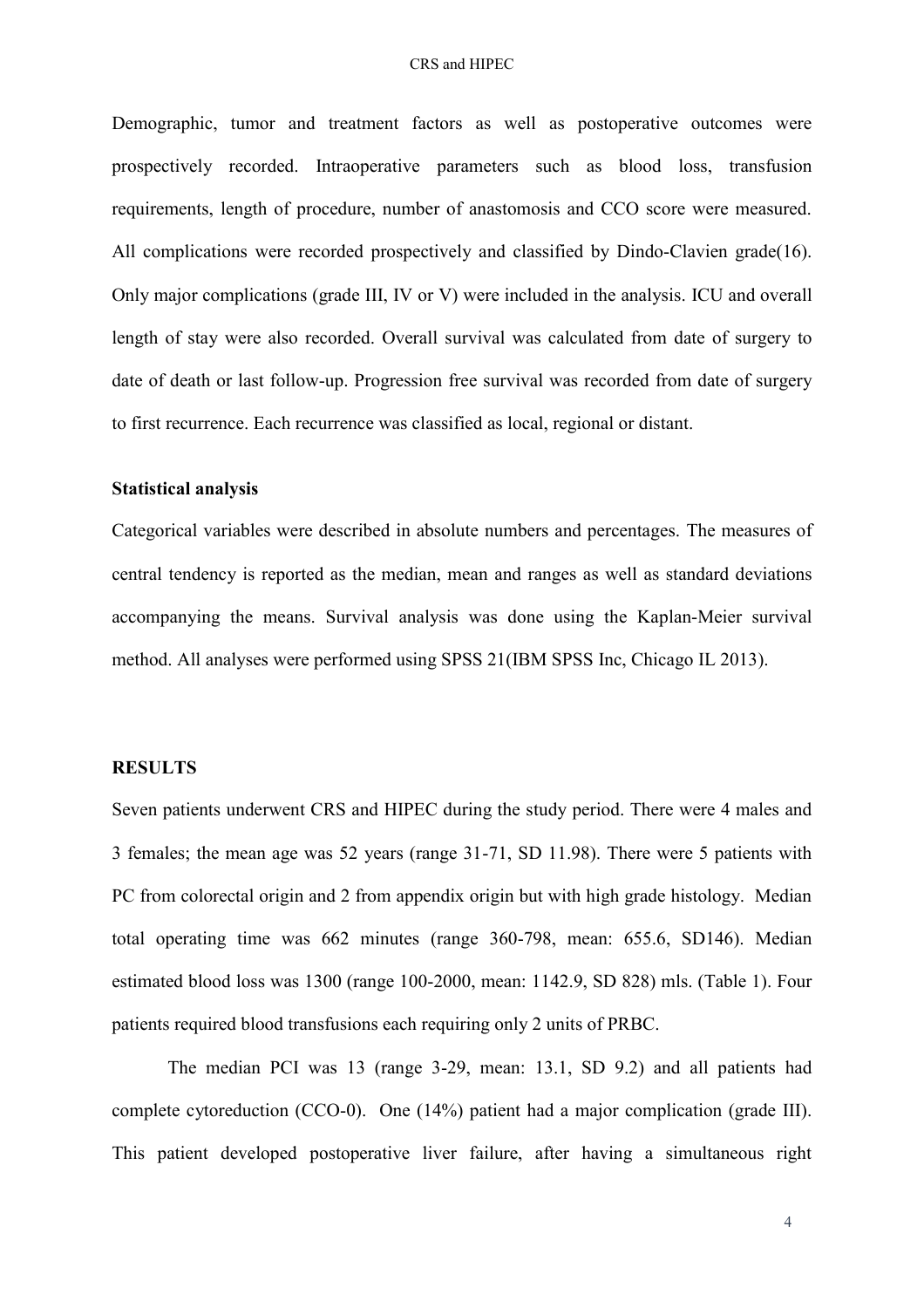#### Humes et al

hepatectomy. She had synchronous peritoneal and liver metastasis and had received 12 cycles of Irinotecan base chemotherapy preoperatively. She had a prolonged length of stay but was eventually discharged once her liver function recovered (Table 2). The median length of stay was 14 days (range 10–68, mean: 20.6 SD 21.1) and there were no 30 or 90 day mortality during the study period.

Median follow-up for the group was 19 (range 19–65, mean: 29.7, SD 23.6) months. Overall mean survival for the group was 43.83 (range 13- 65, SD 11.6) months. In the group of patients with PC from colorectal origin, the mean survival was 52 (range 13-65, SD 11.2) months (Figure). One patient died in the colorectal group after 13 months because of complications of surgery for a high grade small bowel obstruction, at the time of her death she was disease free.

Mean survival for PC from appendix origin was 20 months. Both patients in the appendix group had high grade histology or PMCA as described by Ronnett[\(14\)](#page-9-2). The first patient had a PCI of 29 and subsequently developed a recurrence in the porta hepatis and died after 19 months with widespread disease progression on chemotherapy. The second patient developed a local recurrence in the incision noticed at 6 months follow-up, his CT Pet scan did not show any other evidence of disease, he underwent resection and abdominal wall reconstruction and is now disease free at 16 months follow-up.

## **DISCUSSION**

The combination of CRS and HIPEC is advocated for the management of PC and was first introduced in 1980 by Spratt and colleuages [\(17\)](#page-9-5). The procedure has been modified over the years and the technique refined by Dr. Sugarbaker at the Washington Cancer Center and the procedure carries his name[\(6\)](#page-7-5). The procedure involves complete tumor removal by means of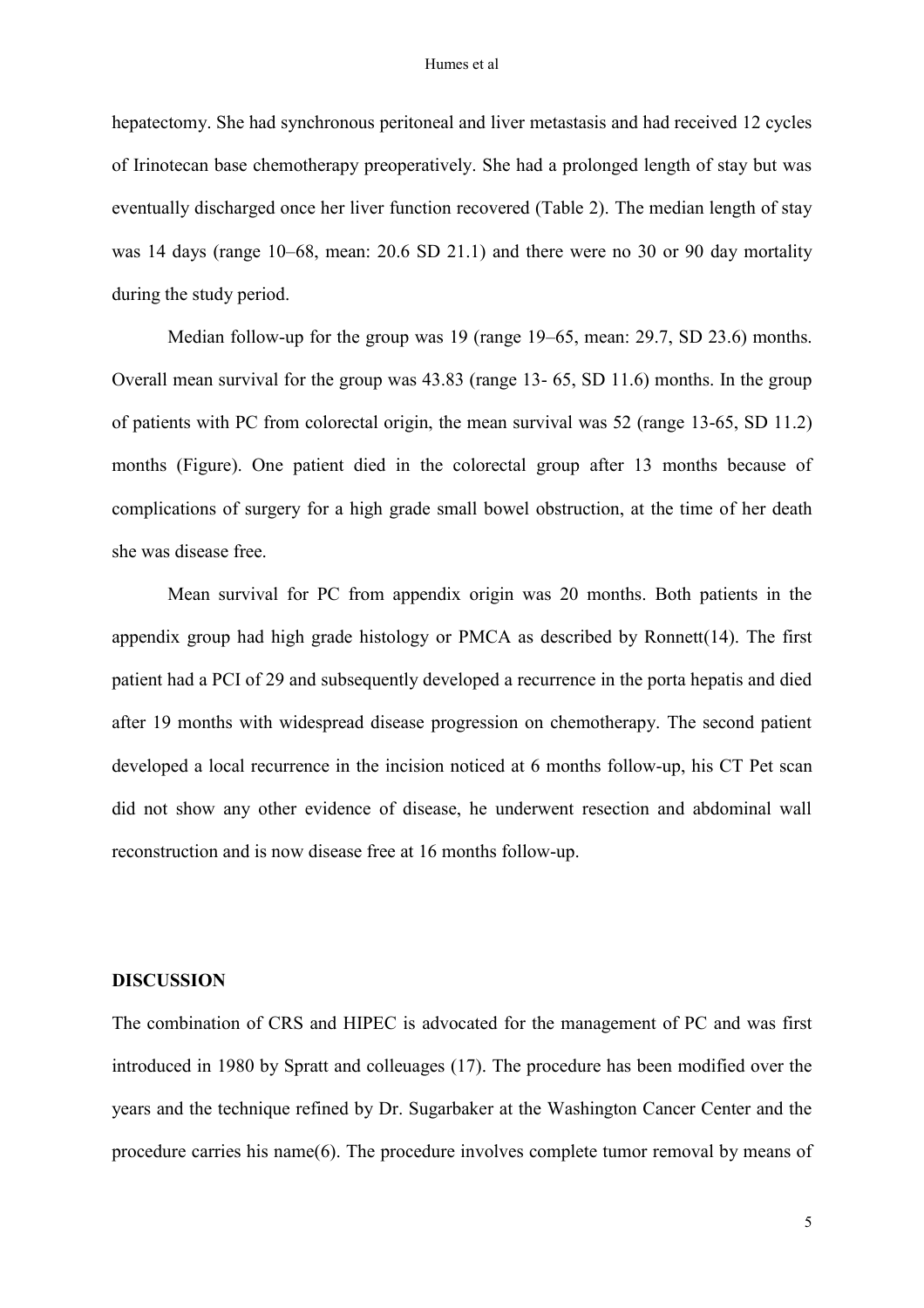stripping the peritoneum combined with often complex visceral resections. Heated intraperitoneal chemotherapy is then circulated within the abdomen to sterilize residual mucinous tumor nodules and to avoid entrapment of tumor cells in the early post operative scars.

The obvious benefits of HIPEC are the higher intraabdominal concentration which overcomes the chemoresistance of PC coupled with the decreased systemic levels which reduces the side effects [\(18\)](#page-10-0). The penetration of hyperthermic chemotherapeutic agents have been limitied to a few millimeters and therefore the completeness of cytoreduction has prognostic significance and has been shown to be an independent predictor of survival[\(19\)](#page-10-1). CRS and HIPEC morbidity has been reported to be in the range of 12-56% and mortality from 0–12% [\(11\)](#page-8-2). High morbidity has been correlated with the extent of carcinomatosis, blood loss, transfusion requirement and number of organs resected [\(20,](#page-10-2) [21\)](#page-10-3).

We present our initial experience with CRS and HIPEC at our center. To the best of our knowledge there are no reports of CRS and HIPEC performed in the Caribbean. The morbidity reported in this series was 14% and there were no 30 day procedure related mortality. This series does represent a highly selected group of patients managed by the same surgeon and anesthetic team in a considerable low resource environment. All patients were seen and managed by a multidisciplinary team before selected to undergo the procedure.

The overall survival of PC from colorectal origin was 52 months at 5 years which compares favorably to that reported in the literature. PC survival from high grade appendix lesions was 20 months and these patients demonstrated early recurrence of disease. Tabrizian et al reported a recurrence rate of 46% and 73.9% at 1 and 3 years for a cohort of PC from colorectal and appendiceal origin. Indicators for poor survival in this group were high PCI (>16) and requirements for blood transfusion, the median time to recurrence was 12.4 months

6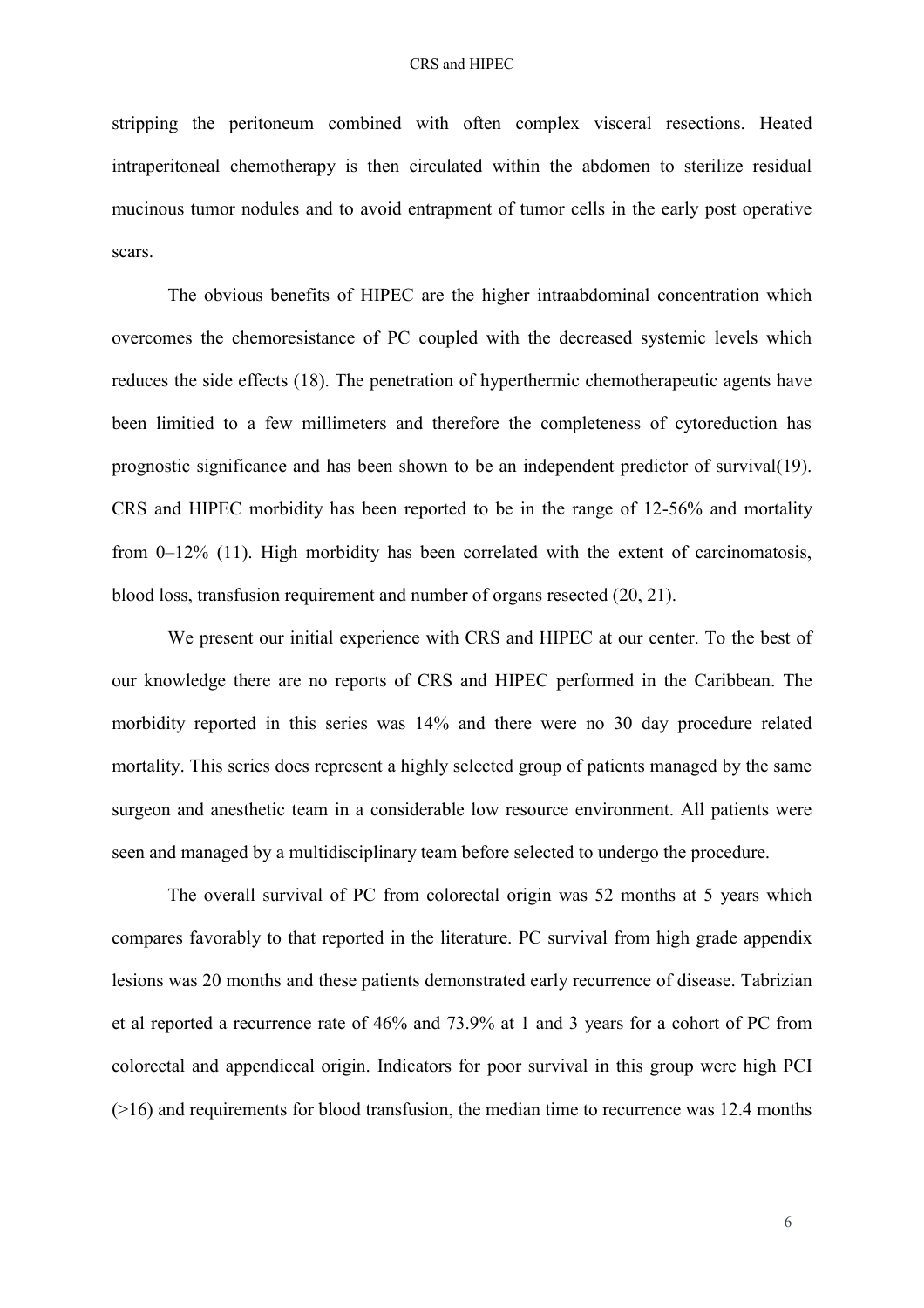#### Humes et al

[\(22\)](#page-10-4). Therefore despite a high rate of complete cytoreduction tumor burden and careful patients' selection remained the most important predictors for prolonged survival.

 The limitation of this study is that it is retrospective and a very small population of highly selected patients. The number of patients does reflect the amount of treatable PC in the Bahamas. The incidence of colorectal cancer in the Bahamas is reported as 9.7 per 100,000 and population studies suggest that the burden of PC from colorectal cancer is reported as 4.8  $\%$ [\(1\)](#page-7-0). Therefore we would expect to see approximately 1-2 cases of treatable PC per year in our population of 370,000. One way to increase the experience would be to expand the service to include PC from ovarian origin and to offer the service to the entire Caribbean region.

Careful selection is extremely important in our setting because of the lack of resources and therefore only patients with low volume of disease and good performance status are selected as candidates for the procedure. Careful preoperative evaluation is necessary to determine the extent of PC. This presents a challenge as cross sectional imaging (CT scan) underestimates the extent of disease[\(23\)](#page-10-5). The use of laparoscopy prior to laparotomy is a useful tool to better select those patients who may benefit from the procedure, this would warrant further investigation in our setting as it may allow us to better apply limited resources[\(22\)](#page-10-4).

## **CONCLUSION**

In summary this review represents our initial experience of CRS and HIPEC in the Bahamas. We have demonstrated that such complex procedures can be performed safely in a low resource environment by carefully selecting patients and utilizing a specialized team.

7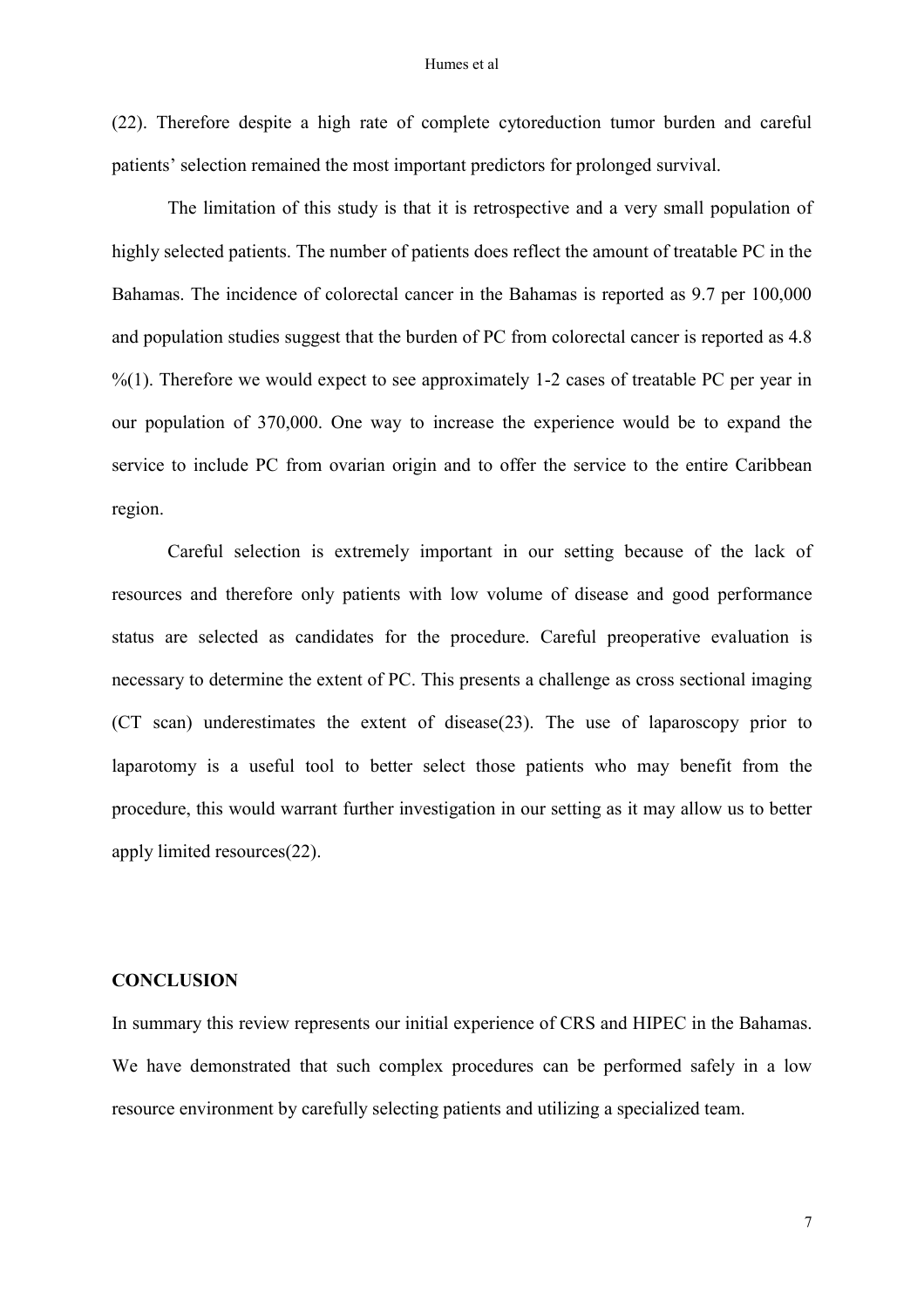#### **REFERENCES**

- <span id="page-7-0"></span>1. Segelman J, Granath F, Holm T, Machado M, Mahteme H, Martling A. Incidence, prevalence and risk factors for peritoneal carcinomatosis from colorectal cancer. Bri J Sur 2012; **99:** 699–705. PubMed PMID: 22287157.
- <span id="page-7-1"></span>2. Lemmens VE, Klaver YL, Verwaal VJ, Rutten HJ, Coebergh JW, de Hingh IH. Predictors and survival of synchronous peritoneal carcinomatosis of colorectal origin: a population-based study. Int J Cancer 2011; **128:** 2717–25. PubMed PMID: 20715167.
- <span id="page-7-2"></span>3. Sadeghi B, Arvieux C, Glehen O, Beaujard AC, Rivoire M, Baulieux J et al. Peritoneal carcinomatosis from non-gynecologic malignancies: results of the EVOCAPE 1 multicentric prospective study. Cancer 2000; **88:** 358–63. PubMed PMID: 10640968.
- <span id="page-7-3"></span>4. Franko J, Shi Q, Goldman CD, Pockaj BA, Nelson GD, Goldberg RM, et al. Treatment of colorectal peritoneal carcinomatosis with systemic chemotherapy: a pooled analysis of north central cancer treatment group phase III trials N9741 and N9841. Journal of clinical oncology : official journal of the American Society of Clinical Oncology. 2012 Jan 20;30(3):263-7. PubMed PMID: 22162570. Pubmed Central PMCID: 3269953.
- <span id="page-7-4"></span>5. Klaver YL, Simkens LH, Lemmens VE, Koopman M, Teerenstra S, Bleichrodt RP, et al. Outcomes of colorectal cancer patients with peritoneal carcinomatosis treated with chemotherapy with and without targeted therapy. European journal of surgical oncology : the journal of the European Society of Surgical Oncology and the British Association of Surgical Oncology. 2012 Jul;38(7):617-23. PubMed PMID: 22572106.
- <span id="page-7-5"></span>6. Sugarbaker PH. Peritonectomy procedures. Annals of surgery. 1995 Jan;221(1):29- 42. PubMed PMID: 7826158. Pubmed Central PMCID: 1234492.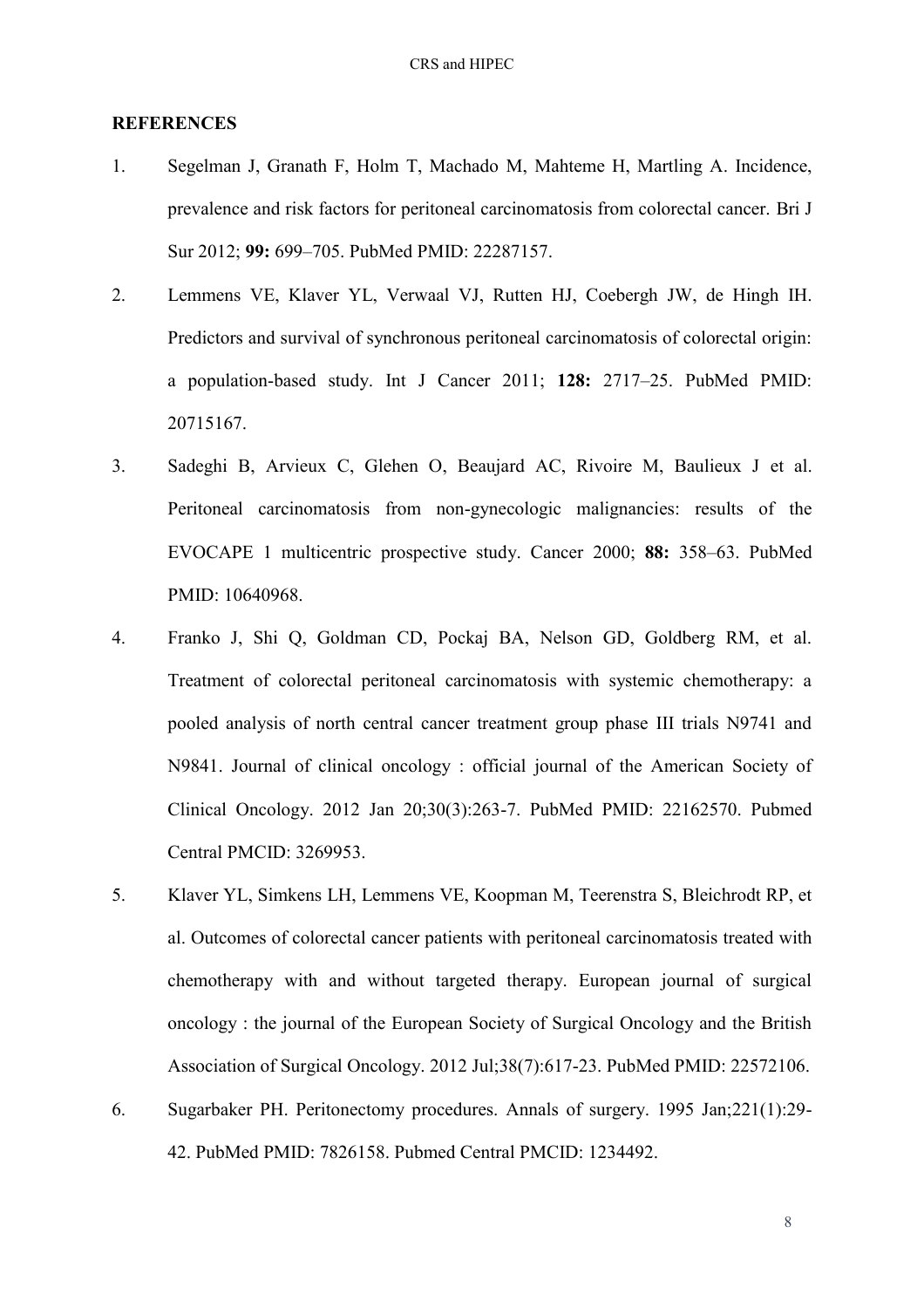- <span id="page-8-0"></span>7. Esquivel J, Sticca R, Sugarbaker P, Levine E, Yan TD, Alexander R, et al. Cytoreductive surgery and hyperthermic intraperitoneal chemotherapy in the management of peritoneal surface malignancies of colonic origin: a consensus statement. Society of Surgical Oncology. Annals of surgical oncology. 2007 Jan;14(1):128-33. PubMed PMID: 17072675.
- <span id="page-8-1"></span>8. Elias D, Lefevre JH, Chevalier J, Brouquet A, Marchal F, Classe JM, et al. Complete cytoreductive surgery plus intraperitoneal chemohyperthermia with oxaliplatin for peritoneal carcinomatosis of colorectal origin. Journal of clinical oncology : official journal of the American Society of Clinical Oncology. 2009 Feb 10;27(5):681-5. PubMed PMID: 19103728.
- 9. Glehen O, Gilly FN, Boutitie F, Bereder JM, Quenet F, Sideris L, et al. Toward curative treatment of peritoneal carcinomatosis from nonovarian origin by cytoreductive surgery combined with perioperative intraperitoneal chemotherapy: a multi-institutional study of 1,290 patients. Cancer. 2010 Dec 15;116(24):5608-18. PubMed PMID: 20737573.
- 10. Chua TC, Liauw W, Zhao J, Morris DL. Comparative analysis of perioperative intraperitoneal chemotherapy regimen in appendiceal and colorectal peritoneal carcinomatosis. International journal of clinical oncology. 2013 Jun;18(3):439-46. PubMed PMID: 22415741.
- <span id="page-8-2"></span>11. Sugarbaker PH, Alderman R, Edwards G, Marquardt CE, Gushchin V, Esquivel J, et al. Prospective morbidity and mortality assessment of cytoreductive surgery plus perioperative intraperitoneal chemotherapy to treat peritoneal dissemination of appendiceal mucinous malignancy. Annals of surgical oncology. 2006 May;13(5):635-44. PubMed PMID: 16523363.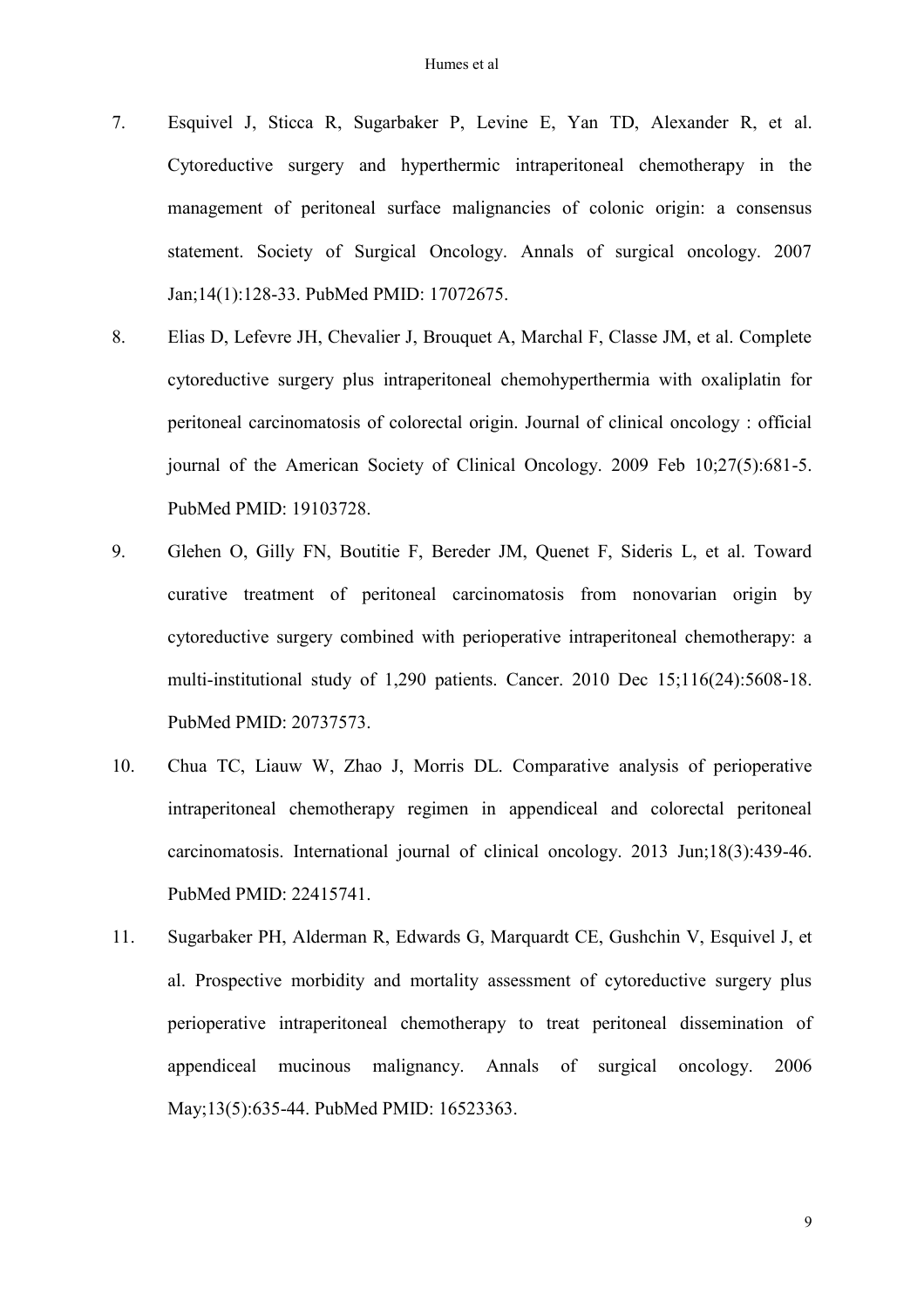- <span id="page-9-0"></span>12. Kuijpers AM, Mirck B, Aalbers AG, Nienhuijs SW, de Hingh IH, Wiezer MJ, et al. Cytoreduction and HIPEC in the Netherlands: nationwide long-term outcome following the Dutch protocol. Annals of surgical oncology. 2013 Dec;20(13):4224- 30. PubMed PMID: 23897008. Pubmed Central PMCID: 3827901.
- <span id="page-9-1"></span>13. Kerscher AG, Mallalieu J, Pitroff A, Kerscher F, Esquivel J. Morbidity and mortality of 109 consecutive cytoreductive procedures with hyperthermic intraperitoneal chemotherapy (HIPEC) performed at a community hospital. World journal of surgery. 2010 Jan;34(1):62-9. PubMed PMID: 20020294.
- <span id="page-9-2"></span>14. Ronnett BM, Zahn CM, Kurman RJ, Kass ME, Sugarbaker PH, Shmookler BM. Disseminated peritoneal adenomucinosis and peritoneal mucinous carcinomatosis. A clinicopathologic analysis of 109 cases with emphasis on distinguishing pathologic features, site of origin, prognosis, and relationship to "pseudomyxoma peritonei". The American journal of surgical pathology. 1995 Dec;19(12):1390-408. PubMed PMID: 7503361.
- <span id="page-9-3"></span>15. Harmon RL, Sugarbaker PH. Prognostic indicators in peritoneal carcinomatosis from gastrointestinal cancer. International seminars in surgical oncology : ISSO. 2005 Feb 8;2(1):3. PubMed PMID: 15701175. Pubmed Central PMCID: 549516.
- <span id="page-9-4"></span>16. Dindo D, Demartines N, Clavien PA. Classification of surgical complications: a new proposal with evaluation in a cohort of 6336 patients and results of a survey. Annals of surgery. 2004 Aug;240(2):205-13. PubMed PMID: 15273542. Pubmed Central PMCID: 1360123.
- <span id="page-9-5"></span>17. Spratt JS, Adcock RA, Muskovin M, Sherrill W, McKeown J. Clinical delivery system for intraperitoneal hyperthermic chemotherapy. Cancer research. 1980 Feb;40(2):256-60. PubMed PMID: 6766084.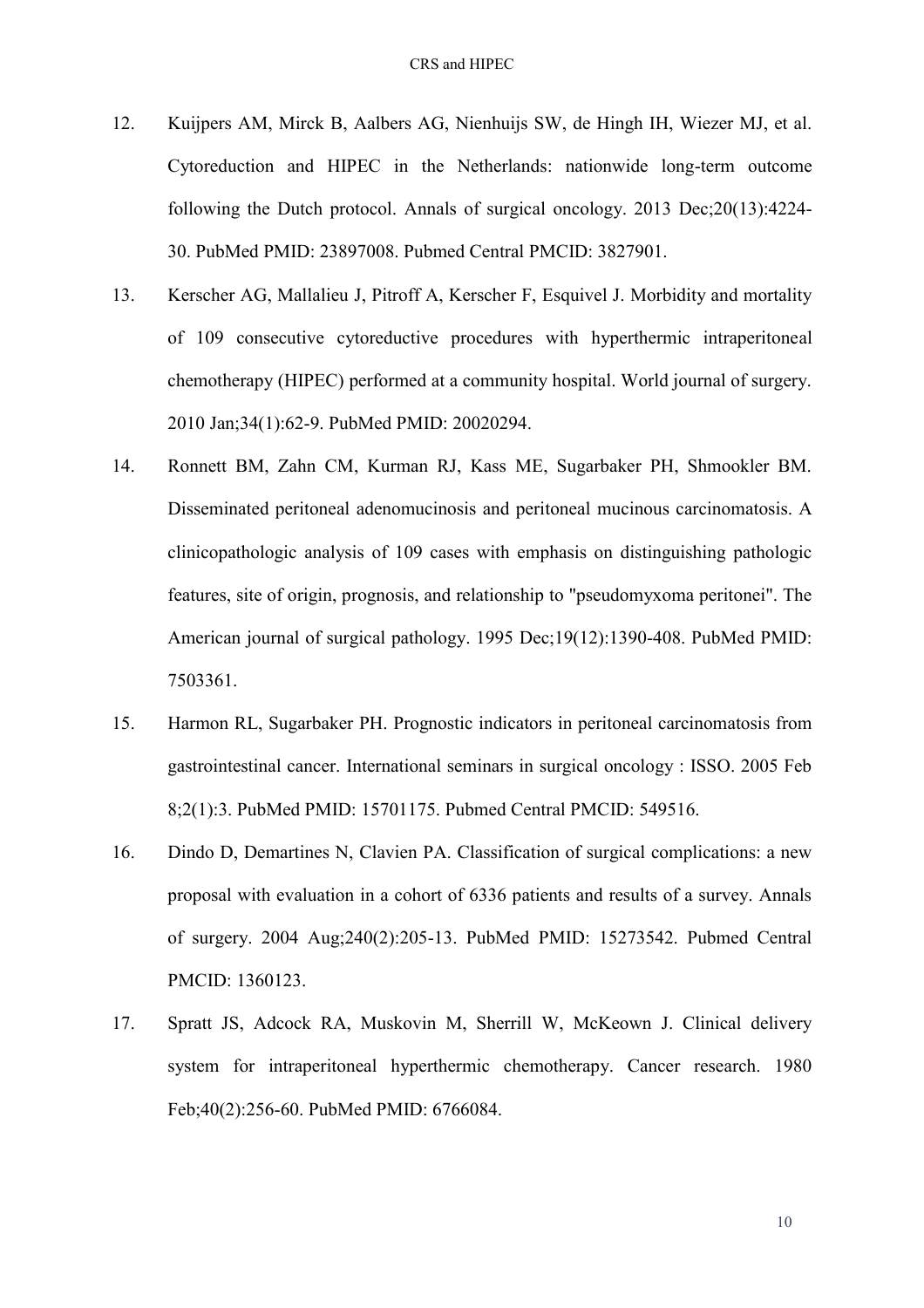- <span id="page-10-0"></span>18. Sugarbaker PH, Landy D, Jaffe G, Pascal R. Histologic changes induced by intraperitoneal chemotherapy with 5-fluorouracil and mitomycin C in patients with peritoneal carcinomatosis from cystadenocarcinoma of the colon or appendix. Cancer. 1990 Apr 1;65(7):1495-501. PubMed PMID: 2107021.
- <span id="page-10-1"></span>19. Sugarbaker PH, Chang D. Results of treatment of 385 patients with peritoneal surface spread of appendiceal malignancy. Annals of surgical oncology. 1999 Dec;6(8):727- 31. PubMed PMID: 10622499.
- <span id="page-10-2"></span>20. Glehen O, Osinsky D, Cotte E, Kwiatkowski F, Freyer G, Isaac S, et al. Intraperitoneal chemohyperthermia using a closed abdominal procedure and cytoreductive surgery for the treatment of peritoneal carcinomatosis: morbidity and mortality analysis of 216 consecutive procedures. Annals of surgical oncology. 2003 Oct;10(8):863-9. PubMed PMID: 14527903.
- <span id="page-10-3"></span>21. Schmidt U, Dahlke MH, Klempnauer J, Schlitt HJ, Piso P. Perioperative morbidity and quality of life in long-term survivors following cytoreductive surgery and hyperthermic intraperitoneal chemotherapy. European journal of surgical oncology : the journal of the European Society of Surgical Oncology and the British Association of Surgical Oncology. 2005 Feb;31(1):53-8. PubMed PMID: 15642426.
- <span id="page-10-4"></span>22. Tabrizian P, Shrager B, Jibara G, Yang MJ, Romanoff A, Hiotis S, et al. Cytoreductive surgery and hyperthermic intraperitoneal chemotherapy for peritoneal carcinomatosis: outcomes from a single tertiary institution. Journal of gastrointestinal surgery : official journal of the Society for Surgery of the Alimentary Tract. 2014 May;18(5):1024-31. PubMed PMID: 24577736.
- <span id="page-10-5"></span>23. Chua TC, Al-Zahrani A, Saxena A, Glenn D, Liauw W, Zhao J, et al. Determining the association between preoperative computed tomography findings and postoperative outcomes after cytoreductive surgery and perioperative intraperitoneal chemotherapy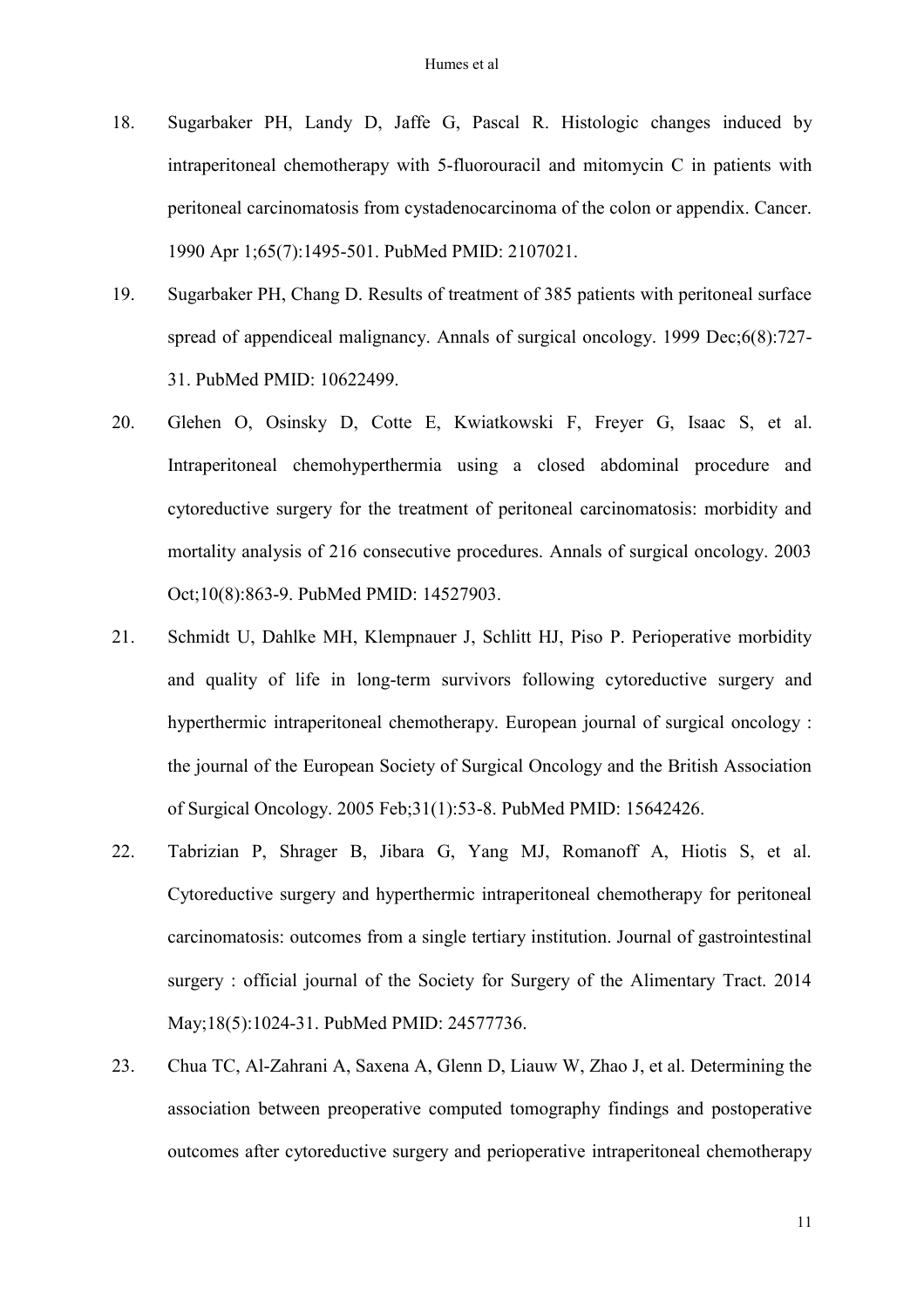for pseudomyxoma peritonei. Annals of surgical oncology. 2011 Jun;18(6):1582-9. PubMed PMID: 21207170.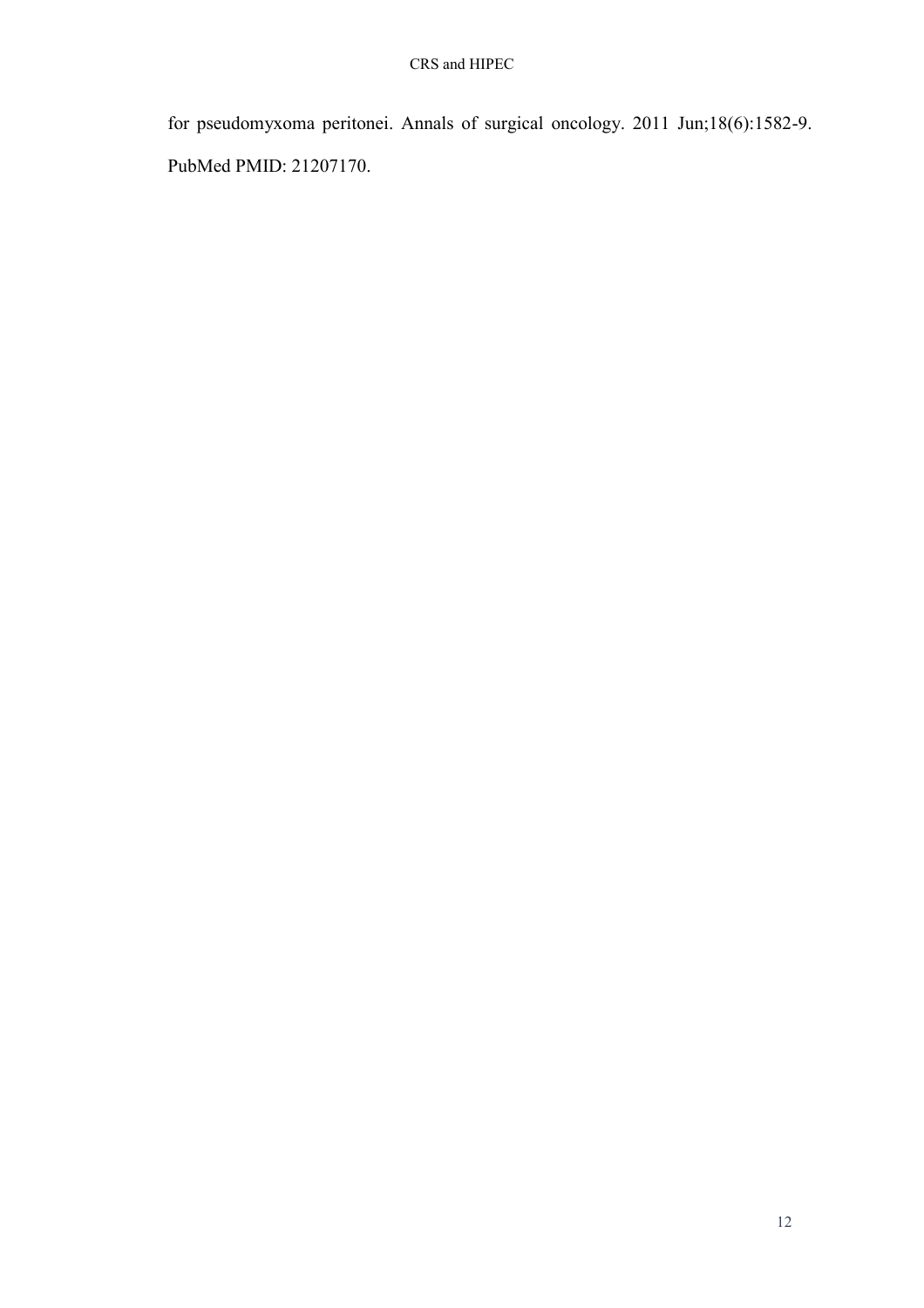| <b>Patient</b>  | Length of | Length of | <b>Blood</b> | <b>ICU</b>     | <b>Morbidity</b>           |
|-----------------|-----------|-----------|--------------|----------------|----------------------------|
|                 | stay      | procedure | <b>loss</b>  | stay           |                            |
| PT1             | 16        | 623       | 400          | 5              | II (NEUTROPENIA)           |
| PT <sub>2</sub> | 11        | 360       | 100          | 2              | -                          |
| <b>PT 3</b>     | 68        | 798       | 2000         | 4              | <b>III (LIVER FAILURE)</b> |
| PT <sub>4</sub> | 14        | 793       | 2000         | 5              | -                          |
| <b>PT 5</b>     | 10        | 662       | 1300         | $\overline{2}$ | -                          |
| <b>PT 6</b>     | 15        | 698       | 400          | 2              | II (PNEUMONIA)             |
| PT 7            | 10        | 655       | 1800         | $\overline{2}$ | <b>II (ATRIAL</b>          |
|                 |           |           |              |                | <b>FIBRILLATION</b> )      |
| <b>MEDIAN</b>   | 14        | 662       | 1300         | 2              |                            |

Table 1: Perioperative data

Table 2: Surgical treatment and survival

| <b>Patient</b>  | <b>Pathology</b>   | <b>Surgery</b>         | <b>PCI</b>     | $\bf CC$         | <b>Survival</b> |
|-----------------|--------------------|------------------------|----------------|------------------|-----------------|
| PT1             | COLORECTAL         | Abdominal wall,        | 3              | $\overline{0}$   | Alive DF, 65    |
|                 |                    | omentectomy            |                |                  |                 |
| PT <sub>2</sub> | COLORECTAL         | Rt Colectomy,          | $\overline{4}$ | $\theta$         | Alive DF, 63    |
|                 |                    | omentectomy            |                |                  |                 |
| PT3             | <b>COLORECTAL</b>  | PP, Left colectomy,    | 13             | $\boldsymbol{0}$ | Dead, 13, DF    |
|                 |                    | omentectomy, Rt        |                |                  |                 |
|                 |                    | hepatectomy,           |                |                  |                 |
| PT <sub>4</sub> | <b>APPENDIX HG</b> | PP, gastrectomy,       | 29             | $\overline{0}$   | Dead, 20 with   |
|                 |                    | omentectomy,           |                |                  | disease         |
|                 |                    | colectomy, small       |                |                  | progression     |
|                 |                    | bowel resection, Rt &  |                |                  |                 |
|                 |                    | LT hemidiaphragm,      |                |                  |                 |
| <b>PT 5</b>     | COLORECTAL         | PP, omentectomy,       | 17             | $\overline{0}$   | Alive DF, 19    |
|                 |                    | small bowel resection, |                |                  |                 |
| <b>PT 6</b>     | <b>APPENDIX HG</b> | Rt colectomy,          | 18             | $\boldsymbol{0}$ | Alive DF, 16    |
|                 |                    | omentectomy, partial   |                |                  | (Wound          |
|                 |                    | hepatectomy, Rt        |                |                  | recurrence      |
|                 |                    | hemidiaphragm          |                |                  | repeat surgery) |
| PT 7            | COLORECTAL         | Omentectomy, Pelvic    | 8              | $\theta$         | Alive DF, 12    |
|                 |                    | peritonectomy          |                |                  |                 |

PCI Peritoneal cancer index

CC: Completeness of cytoreduction

PP: Pelvic peritonectomy (en-bloc removal of uterus, ovaries, rectosigmoidectomy, parietal peritonectomy to transverse umbilical line).

DF: Disease free